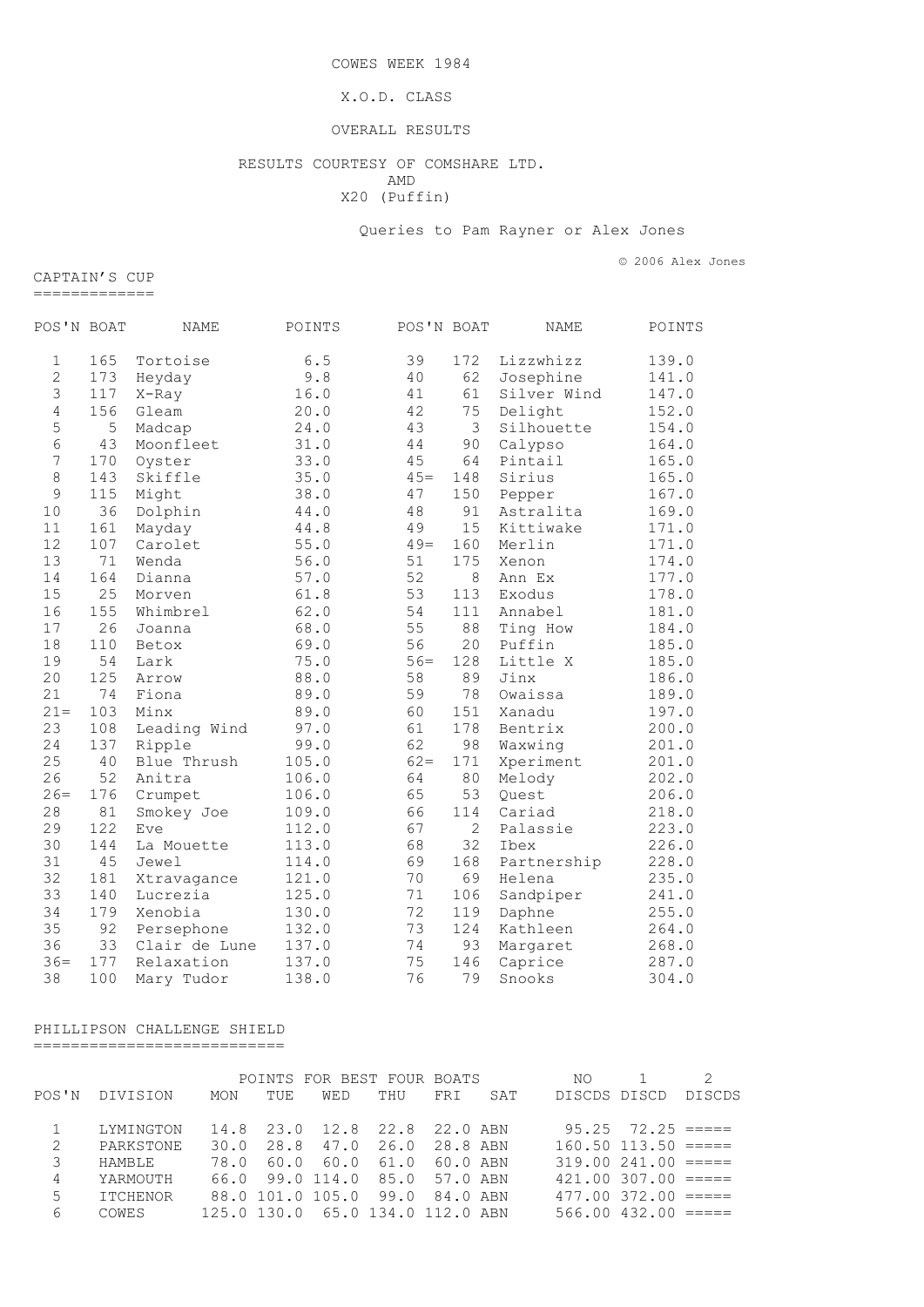|      |                        |                |                |         |    |                  |               |                                       |          | ********************* |         |              |            |               |                        |               |     |             |        |
|------|------------------------|----------------|----------------|---------|----|------------------|---------------|---------------------------------------|----------|-----------------------|---------|--------------|------------|---------------|------------------------|---------------|-----|-------------|--------|
|      |                        |                |                | $\star$ |    | POINTS           |               |                                       | RACES    |                       | $\star$ |              |            | POINTS TOTALS |                        |               |     |             |        |
|      | PROVISIONAL OR FINAL F |                | -F.            | $\star$ | F  | F                | F             | F                                     | F        | F                     | $\star$ | F            | NO.        |               | 2                      | POSITION      |     |             |        |
|      |                        |                | $SA$ $SIJ$ $*$ |         |    | MO TU            | WЕ            |                                       | TH FR SA |                       | $\star$ | SU           | DIS-       | DIS-          | DIS-                   | LIST          |     |             |        |
|      |                        | $\overline{4}$ |                | $5 *$   | 6  |                  | 8             |                                       | 9 1 0    | 11                    |         | $*12$        | CARDS CARD |               | CARDS                  |               |     |             |        |
| BOAT | NAME                   |                |                | $\star$ |    |                  |               |                                       |          |                       | *       |              |            |               |                        | POS'N BOAT    |     | NAME        | POINTS |
|      | 2 Palassie             |                |                |         |    |                  |               | $54 == * RE 52 58 56 57 AB * ==$      |          |                       |         |              |            |               | $295.0223.0 == ==$     |               | 117 | X-Ray       | 16.0   |
|      | 20 Puffin              |                |                |         |    |                  |               | 47 36 * 46 DO 37 53 49 AB *           |          |                       |         | 2            |            |               | $264.0$ 185.0 $====$   | $\mathcal{L}$ | 179 | Xenobia     | 130.0  |
|      | 32 Ibex                |                | $52, 39 *$     |         |    |                  |               | 47 63 62 ND 54 AB                     |          |                       |         | $\star$ $==$ |            |               | $297.0226.0 == ==$     | 3             | 90  | Calypso     | 164.0  |
|      | 79 Snooks              |                | DO 42          |         |    |                  |               | $* == == == == \text{AB} * \text{ND}$ |          |                       |         |              |            |               | $380.0$ $304.0$ $====$ | 4             | 150 | Pepper      | 167.0  |
|      | 90 Calypso             |                | $== == *$      |         |    |                  |               | 34 54 53 38 39 AB                     |          |                       |         | $\star$ ==   |            |               | $218.0$ 164.0 =====    | 5.            | 175 | Xenon       | 174.0  |
|      | 117 X-Ray              |                | 10 NS $*$      |         | 9  | 4                | $\mathcal{P}$ | $\mathcal{P}$                         | 8        | AB                    |         | * ND         | 25.0       |               | $16.0$ =====           | 6             | 2.0 | Puffin      | 185.0  |
|      | 128 Little X           |                |                |         |    | RE 31 * 45 55 57 |               | 41                                    | 44       | AB                    |         | $\star$ ND   |            |               | $242.0$ 185.0 $====$   | $6 =$         | 128 | Little X    | 185.0  |
|      | 146 Caprice            |                | RE 43          |         |    |                  |               | $* == == == 59 AB * NS$               |          |                       |         |              |            |               | $363.0287.0 == ==$     | 8             | 2.  | Palassie    | 223.0  |
|      | 150 Pepper             |                | 56 NS *        |         |    |                  |               | 43 34 19 ND RE AB * NS                |          |                       |         |              |            |               | $239.0$ 167.0 $====$   | 9             | 32  | Ibex        | 226.0  |
|      | 168 Partnership        |                | 50 NS $\star$  |         |    |                  |               | 50 NS 55 ND 52 AB                     |          |                       |         | $\star$ ==   |            |               | $304.0$ 228.0 $====$   | 10            | 168 | Partnership | 228.0  |
|      | 175 Xenon              |                | $4629*$        |         |    |                  |               | 39 56 26 57 53 AB                     |          |                       |         | * ND         |            |               | $231.0$ 174.0 $====$   | 11            | 146 | Caprice     | 287.0  |
|      | 179 Xenobia            |                | 45 NS $\star$  |         | 51 |                  | 40 18         | ND 21                                 |          | AB                    |         | $*$ ND       |            |               | $201.0$ 130.0 =====    | 12.           | 79  | Snooks      | 304.0  |
|      |                        |                |                |         |    |                  |               | *********************                 |          |                       |         |              |            |               |                        |               |     |             |        |

COWES

| <b>HAMBLE</b> |                        |                |                      |         |         |        |     |   |       |                                |         |                                |                                                |               |                      |                |      |               |        |
|---------------|------------------------|----------------|----------------------|---------|---------|--------|-----|---|-------|--------------------------------|---------|--------------------------------|------------------------------------------------|---------------|----------------------|----------------|------|---------------|--------|
| ======        |                        |                |                      |         |         |        |     |   |       | *********************          |         |                                |                                                |               |                      |                |      |               |        |
|               |                        |                |                      | $\star$ |         | POINTS |     |   | RACES |                                | $\star$ |                                |                                                | POINTS TOTALS |                      |                |      |               |        |
|               | PROVISIONAL OR FINAL F |                | F                    | $\star$ | F       | F      | F   | F |       | F                              | $\star$ | F                              | NO.                                            |               | 2                    | POSITION       |      |               |        |
|               |                        |                | SA SU                | $\star$ | MO.     | TU     | WF. |   |       | TH FR SA *                     |         | SU                             | $DIS-$                                         | $DIS-$        | DIS-                 | LIST           |      |               |        |
|               |                        | $\overline{4}$ | -5                   | $\star$ | 6       |        | 8   |   | 9 10  | 11                             |         | $*12$                          | CARDS CARD                                     |               | CARDS                |                |      |               |        |
| <b>BOAT</b>   | NAME                   |                |                      | $\star$ |         |        |     |   |       |                                | $\star$ |                                |                                                |               |                      | POS'N BOAT     |      | NAME          | POINTS |
|               | 8 Ann Ex               |                |                      |         |         |        |     |   |       | 34 34 * RE 39 61 29 48 AB * == |         |                                |                                                |               | $249.0$ 177.0 $====$ | 1              | 143  | Skiffle       | 35.0   |
|               | 33 Clair de Lune       | NS             | -8                   |         |         |        |     |   |       | $*$ 38 58 32 30 37 AB $* ==$   |         |                                |                                                |               | $195.0$ 137.0 $====$ | $\mathcal{L}$  | 71   | Wenda         | 56.0   |
|               | 53 Ouest               |                | 44 NS                | $\star$ |         |        |     |   |       |                                |         |                                | 54 49 ND 52 51 AB $\star$ == 277.0 206.0 ===== |               |                      | 3              | 54   | Lark          | 75.0   |
|               | 54 Lark                |                | 30 26                | $\star$ | 40      |        |     |   |       | 6 29 28 12 AB $* ==$           |         |                                | 115.0                                          |               | $75.0$ =====         | $\overline{4}$ | 33   | Clair de Lune | 137.0  |
|               | 62 Josephine           |                |                      |         |         |        |     |   |       |                                |         | 21 DO * 18 NS 11 NS 36 AB * == |                                                |               | $217.0$ 141.0 $====$ | 5.             | 172. | Lizzwhizz     | 139.0  |
|               | 71 Wenda               |                | $12$ NS $*$ 15 25 14 |         |         |        |     | 8 |       | $19$ AB $* ==$                 |         |                                | 81.0                                           |               | $56.0$ =====         | 6              | 62   | Josephine     | 141.0  |
|               | 88 Ting How            | 27             |                      | $6 *$   |         |        |     |   |       | $== 21 == 11 == AB * NS$       |         |                                |                                                |               | $260.0$ 184.0 $====$ | 7              | 91   | Astralita     | 169.0  |
|               | 91 Astralita           |                | $= 10$               |         |         |        |     |   |       |                                |         | * RE 61 45 23 40 AB * ==       |                                                |               | $241.0$ 169.0 $====$ | 8              | 8    | Ann Ex        | 177.0  |
|               | 98 Waxwing             |                | $RF. 35 * RF$        |         |         |        |     |   |       |                                |         | 47 38 44 ND AB $* ==$          |                                                |               | $273.0201.0 == ==$   | 9              | 113  | Exodus        | 178.0  |
|               | 113 Exodus             |                | 49 37                | $\star$ | 49      | 43     |     |   |       |                                |         | 47 39 NS AB $* ==$             |                                                |               | $254.0$ 178.0 $====$ | 10             | 88   | Ting How      | 184.0  |
|               | 124 Kathleen           |                | 38 38                |         | * NS NS |        |     |   |       | 56 NS 56 AB * NS               |         |                                |                                                |               | $340.0264.0 == ==$   | 11             | 98   | Waxwing       | 201.0  |
|               | 143 Skiffle            |                | 16 12                | $\star$ |         | 8      |     |   |       | $61914$ AB * NS                |         |                                | 54.0                                           |               | $35.0$ =====         | $11 =$         | 171  | Xperiment     | 201.0  |
|               | 171 Xperiment          |                | 24 15                | $\star$ | ND.     | RE NS  |     |   |       | 31 27 AB * NS                  |         |                                |                                                |               | $277.0201.0 == ==$   | 13             | 53   | Ouest         | 206.0  |
|               | 172 Lizzwhizz          |                | 35 28 * RE 44        |         |         |        | 48  |   |       | 32 15 AB * DO                  |         |                                |                                                |               | $211.0$ 139.0 $====$ | 14             | 12.4 | Kathleen      | 264.0  |
|               |                        |                |                      |         |         |        |     |   |       | *********************          |         |                                |                                                |               |                      |                |      |               |        |

| <b>TTCHENOR</b> |                      |    |                    |         |     |        |     |                                |              |           |         |              |                     |               |                         |               |     |             |        |
|-----------------|----------------------|----|--------------------|---------|-----|--------|-----|--------------------------------|--------------|-----------|---------|--------------|---------------------|---------------|-------------------------|---------------|-----|-------------|--------|
|                 |                      |    |                    |         |     |        |     | *********************          |              |           |         |              |                     |               |                         |               |     |             |        |
|                 |                      |    |                    | $\star$ |     | POINTS |     |                                | RACES        |           | $\star$ |              |                     | POINTS TOTALS |                         |               |     |             |        |
|                 | PROVISIONAL OR FINAL | -F | F                  | $\star$ | F   | F      |     | F                              | F            | F         | $\star$ | F            | NO.                 |               | 2                       | POSITION      |     |             |        |
|                 |                      |    | SA SU              | $\star$ | MO. |        | WF. | TН                             | FR.          | SA        | $\star$ | SU           | $DTS-$              | $DTS-$        | $DTS-$                  | <b>LIST</b>   |     |             |        |
|                 |                      | 4  | 5                  | $\star$ | 6   |        | 8   | 9                              | 10           | -11       | $\star$ | 12           | CARDS               | CARD          | CARDS                   |               |     |             |        |
| <b>BOAT</b>     | NAME                 |    |                    | $\star$ |     |        |     |                                |              |           | $\star$ |              |                     |               |                         | POS'N BOAT    |     | <b>NAME</b> | POINTS |
|                 | 15 Kittiwake         |    |                    |         |     |        |     | 39 17 * 42 33 60 58 38 AB * == |              |           |         |              | $231.0$ 171.0 ===== |               |                         |               | 26  | Joanna      | 68.0   |
|                 | 26 Joanna            |    | 32 20              | $\star$ | 23  | 10     | 8   | 27                             | 46           | $AB * ==$ |         |              | 114.0               |               | $68.0 == ==$            | $\mathcal{L}$ | 103 | Minx        | 89.0   |
|                 | 40 Blue Thrush       |    | RF 11 *            |         |     | 8 35   | 30. | 40                             | 32 AB $* ==$ |           |         |              |                     |               | $145.0 105.0 == ==$     | 3             | 40  | Blue Thrush | 105.0  |
|                 | 52 Anitra            |    | $25, 14 \times 26$ |         |     |        |     | 31 35 24 25 AB $\star$ ==      |              |           |         |              |                     |               | $141.0$ 106.0 =====     | 4             | 52  | Anitra      | 106.0  |
|                 | 78 Owaissa           |    | 53 27 $\star$      |         | 44  | 57     |     | 52 36 ND AB $* ==$             |              |           |         |              |                     |               | $261.0$ 189.0 =====     | 5.            | 181 | Xtravagance | 121.0  |
| 103 Minx        |                      |    | RE 21              | $\star$ |     |        |     | 31 RE 33 12 13 AB * NS         |              |           |         |              | 160.0               |               | $89.0$ =====            | 6             | 177 | Relaxation  | 137.0  |
|                 | 111 Annabel          |    |                    |         |     |        |     | 41 33 * 36 46 44 DO 55 AB * == |              |           |         |              |                     |               | $260.0$ 181.0 $====$    |               | 1.5 | Kittiwake   | 171.0  |
| 119 Daphne      |                      |    | NS 32              | $\star$ |     |        |     | 52 RE NS RE 61 AB $* ==$       |              |           |         |              |                     |               | $331.0$ $255.0$ =====   | 8             | 111 | Annabel     | 181.0  |
| 151 Xanadu      |                      |    | $==$ NS            | $\star$ | 53  | 60     | 43  | 54 47                          |              | $AB * ==$ |         |              |                     |               | $257.0$ 197.0 $====$    | 9             | 78  | Owaissa     | 189.0  |
|                 | 177 Relaxation       |    | 48 24              | $\star$ | 37  | 36     | 34  | RE.                            | -30          | AB        |         | $\star$ $=$  |                     |               | $208.0$ 137.0 $====$    | 10            | 151 | Xanadu      | 197.0  |
|                 | 181 Xtravagance      |    | 28 19              |         | 35  | 27     | RE. | 43.                            | -16          | AB        |         | $\star$ $==$ |                     |               | $192.0$ $121.0$ $== ==$ | 11            | 119 | Daphne      | 255.0  |
|                 |                      |    |                    |         |     |        |     | *********************          |              |           |         |              |                     |               |                         |               |     |             |        |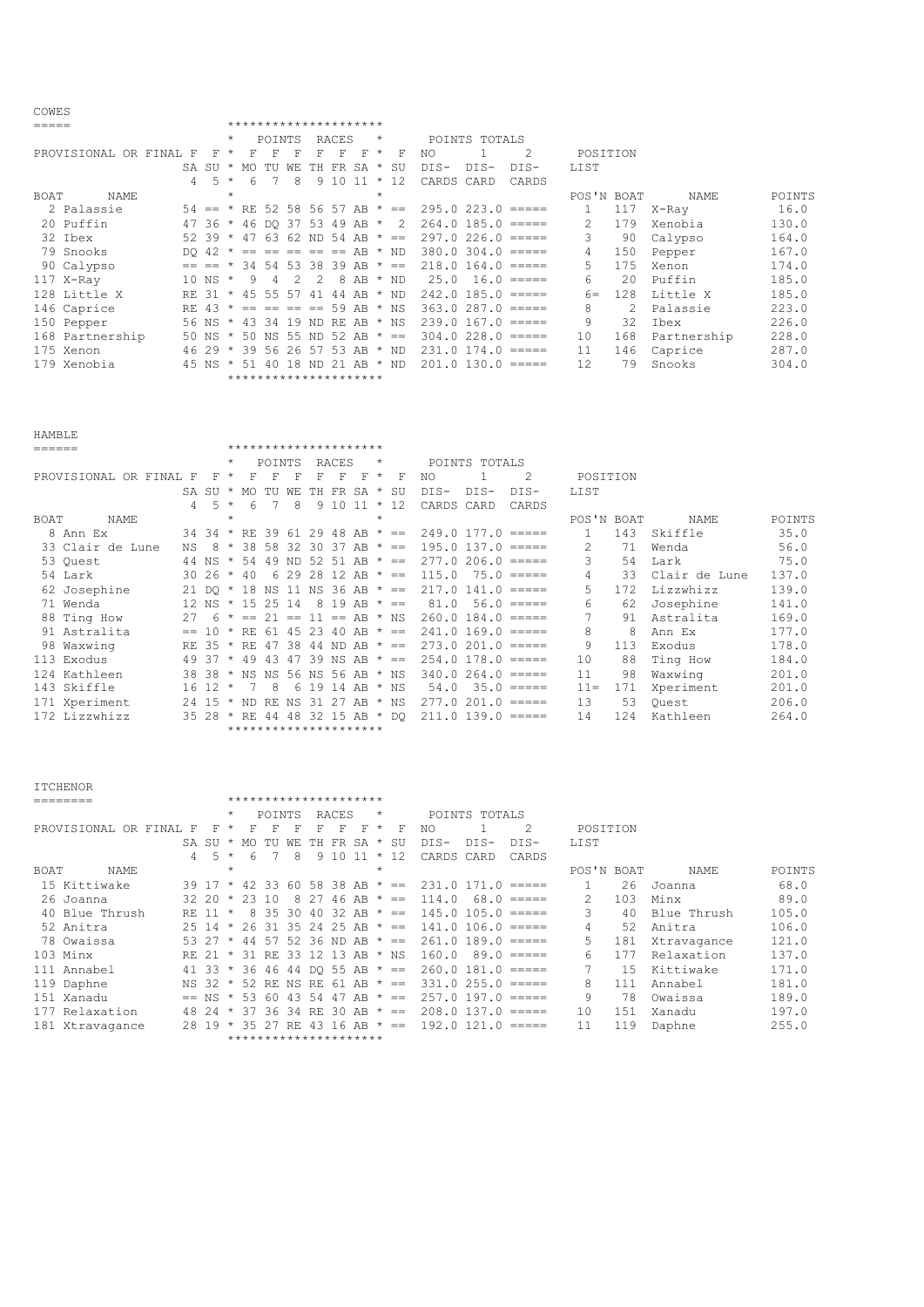# LYMINGTON

|             | ---------              |                |                    |         |                   |               |                |                |       | *********************            |            |             |                     |               |                               |               |     |            |        |
|-------------|------------------------|----------------|--------------------|---------|-------------------|---------------|----------------|----------------|-------|----------------------------------|------------|-------------|---------------------|---------------|-------------------------------|---------------|-----|------------|--------|
|             |                        |                |                    | $\star$ |                   | POINTS        |                |                | RACES |                                  | $^{\star}$ |             |                     | POINTS TOTALS |                               |               |     |            |        |
|             | PROVISIONAL OR FINAL F |                | F                  | $\star$ | F                 | F             | F              | F              | F     | F                                | $^\star$   | F           | NO.                 |               | $\mathcal{L}$                 | POSITION      |     |            |        |
|             |                        |                | SA SU              | $\star$ | MO TU             |               | WF.            | TH             |       | FR SA *                          |            | SU          | DIS-                | $DIS-$        | DIS-                          | LIST          |     |            |        |
|             |                        | $\overline{4}$ |                    | $5 *$   | 6                 | 7             | 8              |                | 9 10  | $11 * 12$                        |            |             | CARDS CARD          |               | CARDS                         |               |     |            |        |
| <b>BOAT</b> | NAME                   |                |                    | $\star$ |                   |               |                |                |       |                                  | $\star$    |             |                     |               |                               | POS'N BOAT    |     | NAME.      | POINTS |
|             | 3 Silhouette           |                |                    |         |                   |               |                |                |       | 18 RE * ND 7 42 33 DQ AB * ==    |            |             |                     |               | $234.0$ 154.0 $====$          | $\mathbf{1}$  | 165 | Tortoise   | 6.5    |
|             | 5 Madcap               | 19             | 2                  | $\star$ |                   | 3 1 7         | 7              |                |       | 3 11 AB $* ==$                   |            |             |                     |               | $41.0 \quad 24.0 \quad == ==$ | $\mathcal{L}$ | 156 | Gleam      | 20.0   |
|             | 45 Jewel               |                | $== == *$          |         | 25                | 12 RE         |                |                |       | 42 35 AB $* ==$                  |            |             |                     |               | $185.0$ $114.0$ $==$          | 3             | 5   | Madcap     | 24.0   |
|             | 80 Melody              | 36             |                    | $9 *$   |                   |               |                |                |       | 48 53 46 55 RE AB * NS           |            |             |                     |               | $274.0202.0 == ==$            | 4             | 170 | Oyster     | 33.0   |
|             | 81 Smokey Joe          | 7              |                    |         |                   |               |                |                |       | $4 * 32 30 RE 21 26 AB * ==$     |            |             | $180.0 109.0 == ==$ |               |                               | 5             | 161 | Mayday     | 44.8   |
|             | 92 Persephone          |                |                    |         |                   |               |                |                |       | 29 NS * RE ND 22 16 23 AB * NS   |            |             |                     |               | $204.0$ 132.0 $====$          | 6             | 164 | Dianna     | 57.0   |
|             | 93 Margaret            |                |                    |         |                   |               |                |                |       | NS DO * ND 64 RE 61 NS AB * ==   |            |             |                     |               | $344.0268.0 == ==$            | 7             | 176 | Crumpet    | 106.0  |
|             | 106 Sandpiper          |                |                    |         |                   |               |                |                |       | 55 41 * RE 62 59 60 60 AB * NS   |            |             |                     |               | $313.0241.0 == ==$            | 8             | 81  | Smokey Joe | 109.0  |
|             | 144 La Mouette         |                |                    |         |                   |               |                |                |       | $26 == * 24 45 16 RE 28 AB * ==$ |            |             |                     |               | $184.0$ $113.0$ $==$          | 9             | 144 | La Mouette | 113.0  |
|             | 156 Gleam              |                | $3$ NS $*$         |         | - 6               | 9             | $\overline{4}$ | 6              |       | 4 AB $* ==$                      |            |             | 29.0                |               | $20.0$ =====                  | 10            | 45  | Jewel      | 114.0  |
|             | 160 Merlin             |                | RE 30              | $\star$ | 2.7               |               |                |                |       | 48 54 51 45 AB * NS              |            |             |                     |               | $225.0$ 171.0 $====$          | 11            | 92  | Persephone | 132.0  |
|             | 161 Mayday             | 1.             | $=$ $*$            |         |                   | 5 1 3         |                |                |       | $1 26 31 AB * ==$                |            |             | 75.8                |               | $44.8$ =====                  | 12            | 3   | Silhouette | 154.0  |
|             | 164 Dianna             | 33             |                    |         | $3 * ND 20 17 13$ |               |                |                |       | 7 AB $* ==$                      |            |             | 129.0               |               | $57.0$ =====                  | 13            | 160 | Merlin     | 171.0  |
|             | 165 Tortoise           |                | $5 == *$           |         |                   | 5             | २              | $\overline{1}$ |       | 2 AB $* ==$                      |            |             | 11.5                |               | $6.5$ =====                   | 14            | 80  | Melody     | 202.0  |
|             | 170 Oyster             |                | $8 \t13 \times 17$ |         |                   | $\mathcal{L}$ |                | 5 20           |       |                                  |            | 9 AB $* ==$ | 53.0                |               | $33.0$ =====                  | 15            | 106 | Sandpiper  | 241.0  |
|             | 176 Crumpet            |                | $9.16 * RR$        |         |                   | 23            | 12             | 37             |       | 34 AB * NS                       |            |             |                     |               | $178.0$ $106.0$ =====         | 16            | 93  | Margaret   | 268.0  |
|             |                        |                |                    |         |                   |               |                |                |       | *********************            |            |             |                     |               |                               |               |     |            |        |

PARKSTONE

| L'UVO I OND                               |                   |                                               |                                                                                  |        |
|-------------------------------------------|-------------------|-----------------------------------------------|----------------------------------------------------------------------------------|--------|
| ----------                                |                   | *********************                         |                                                                                  |        |
|                                           | $\star$           | POINTS<br>RACES<br>$\star$                    | POINTS TOTALS                                                                    |        |
| PROVISIONAL OR FINAL F<br>$\mathbf{F}$    | F<br>F<br>$\star$ | F<br>F<br>F<br>F<br>$\star$                   | $\mathcal{L}$<br>NO.<br>F<br>POSITION                                            |        |
|                                           |                   | SA SU * MO TU WE TH FR SA * SU                | DIS-<br>DIS-<br>LIST<br>DTS-                                                     |        |
| $\overline{4}$                            | $5 * 6$           | -8<br>$9\ 10\ 11 \ * \ 12$<br>$7\overline{ }$ | CARDS CARD<br>CARDS                                                              |        |
| BOAT<br>NAME                              | $\star$           | $\star$                                       | POS'N BOAT<br>NAME                                                               | POINTS |
| 25 Morven                                 |                   |                                               | $== == * 29 1 25 7 DO AB * == 141.8 61.8 == ==$<br>173<br>$\mathbf{1}$<br>Heyday | 9.8    |
| 36 Dolphin                                | 6 DO * 19 26 9 10 | 6 AB $* ==$                                   | 70.0<br>$\mathcal{L}$<br>$44.0$ =====<br>43<br>Moonfleet                         | 31.0   |
| 43 Moonfleet                              |                   | 22 DO * 11 24 10 5 5 AB * ==                  | 3<br>$55.0$ $31.0$ $==$ $==$<br>36<br>Dolphin                                    | 44.0   |
| 61 Silver Wind                            |                   | $== == * RE 42 31 45 29 AB * ==$              | $219.0$ 147.0 =====<br>$\overline{4}$<br>107<br>Carolet                          | 55.0   |
| 64 Pintail                                |                   |                                               | 5<br>NS 25 $*$ ND 37 ND 15 42 AB $* == 237.0$ 165.0 =====<br>25<br>Morven        | 61.8   |
| 74 Fiona                                  |                   | 31 DO * 33 18 24 14 ND AB * ==                | $161.0$ 89.0 =====<br>6<br>155<br>Whimbrel                                       | 62.0   |
| 89 Jinx                                   |                   |                                               | 7<br>$15 == * 28$ 15 DO ND RE AB $* == 265.0$ 186.0 =====<br>Fiona<br>74         | 89.0   |
| 100 Mary Tudor                            |                   | 40 NS * 21 50 21 46 ND AB * NS                | 8<br>$210.0$ 138.0 =====<br>108<br>Leading Wind                                  | 97.0   |
| 107 Carolet<br>$\overline{4}$             | $5 *$             | 4 11 50 22 18 AB $* ==$                       | 105.0<br>9<br>137<br>$55.0$ =====<br>Ripple                                      | 99.0   |
| 108 Leading Wind                          |                   | $17 \t 7 \t \t 13$ 28 23 47 33 AB $\star =$   | 144.0<br>$97.0 == ==$<br>122<br>10<br>Eve                                        | 112.0  |
| 122 Eve                                   |                   | 23 22 * 20 38 13 RE 41 AB * ==                | $183.0$ $112.0$ =====<br>11<br>100<br>Mary Tudor                                 | 138.0  |
| 137 Ripple                                |                   | 43 23 * 22 19 36 49 22 AB * ==                | 148.0<br>$99.0$ =====<br>12<br>Silver Wind<br>61                                 | 147.0  |
| 155 Whimbrel<br>$51$ NS $*$               |                   | 16 14 15 18 17 AB $* ==$                      | 13<br>80.0<br>$62.0$ =====<br>Pintail<br>64                                      | 165.0  |
| 173 Heyday<br>$13 \quad 1 \quad ^{\star}$ |                   | 2 3 DO 4 1 AB * 1                             | 88.8<br>14<br>Jinx<br>$9.8 == ==$<br>89                                          | 186.0  |
|                                           |                   | *********************                         |                                                                                  |        |

| YARMOUTH               |   |                                |         |         |        |          |     |                       |           |         |                          |                      |               |                      |             |            |          |        |
|------------------------|---|--------------------------------|---------|---------|--------|----------|-----|-----------------------|-----------|---------|--------------------------|----------------------|---------------|----------------------|-------------|------------|----------|--------|
|                        |   |                                |         |         |        |          |     | ********************* |           |         |                          |                      |               |                      |             |            |          |        |
|                        |   |                                | $\star$ |         | POINTS |          |     | RACES                 |           | $\star$ |                          |                      | POINTS TOTALS |                      |             |            |          |        |
| PROVISIONAL OR FINAL F |   | F                              | $\star$ | F       | F      | F        | F   | F                     | F         | $\star$ | F                        | NO.                  |               |                      |             | POSITION   |          |        |
|                        |   | SA SU                          | $\star$ | MO.     | TU     | WF.      | TН  | FR SA                 |           | $\star$ | SU                       | $DTS-$               | $DTS-$        | DTS-                 | <b>LIST</b> |            |          |        |
|                        | 4 | -5                             | $\star$ | 6       |        | 8        | 9   | 10                    |           | $\star$ | 12                       | CARDS CARD           |               | CARDS                |             |            |          |        |
| <b>BOAT</b><br>NAME    |   |                                | $\star$ |         |        |          |     |                       |           | $\star$ |                          |                      |               |                      |             | POS'N BOAT | NAME     | POINTS |
| 69 Helena              |   | 42 44 * 55 65 63 59 58 AB * NS |         |         |        |          |     |                       |           |         |                          |                      |               | $300.0235.0 == ==$   |             | 115        | Might    | 38.0   |
| 75 Delight             |   | 11 18                          |         |         |        |          |     |                       |           |         | * RE 41 39 48 24 AB * == | $224.0$ 152.0 =====  |               |                      | 2           | 110        | Betox    | 69.0   |
| 110 Betox              |   | 2 NS $\star$                   |         |         |        | 30 22 20 |     |                       |           |         | $17$ 10 AB $* ==$        | 99.0                 |               | $69.0 == ==$         | 3           | 125        | Arrow    | 88.0   |
| 114 Cariad             |   | 37 RE                          |         | * RE RE |        | 40       |     |                       |           |         | 35 RE AB $* ==$          |                      |               | $290.0218.0 == ==$   | 4           | 140        | Imcrezia | 125.0  |
| 115 Might              |   | 20 NS *                        |         | 10      | 16 27  |          | - 9 |                       | 3 AB * NS |         |                          | 65.0                 |               | $38.0 == ==$         | 5.          | 75         | Delight  | 152.0  |
| 125 Arrow              |   | $14$ NS $*$ 14                 |         |         | 29 51  |          |     | 25 20 AB * NS         |           |         |                          | 139.0                |               | $88.0 == ==$         | 6           | 148        | Sirius   | 165.0  |
| 140 Lucrezia           |   | RE NS * 12 51 28 34 DO AB * NS |         |         |        |          |     |                       |           |         |                          | $205.0$ 125.0 $====$ |               |                      |             | 178        | Bentrix  | 200.0  |
| 148 Sirius             |   | $= 40$                         | $\star$ | 41      | -32    | 49       |     | $== 43$ AB $* ==$     |           |         |                          |                      |               | $241.0$ 165.0 $====$ | 8           | 114        | Cariad   | 218.0  |
| 178 Bentrix            |   |                                |         | RE.     | 59     | 41       |     | 50                    |           |         | $AB * ==$                | 272.0                |               | $200.0 = == ==$      | 9           | 69         | Helena   | 235.0  |
|                        |   |                                |         |         |        |          |     | ********************* |           |         |                          |                      |               |                      |             |            |          |        |

| LADIES' BOWL           |  |         |        |  |                                |         |                         |                                                              |               |       |            |     |            |        |
|------------------------|--|---------|--------|--|--------------------------------|---------|-------------------------|--------------------------------------------------------------|---------------|-------|------------|-----|------------|--------|
|                        |  |         |        |  | *********************          |         |                         |                                                              |               |       |            |     |            |        |
|                        |  |         | POINTS |  | RACES                          | $\star$ |                         |                                                              | POINTS TOTALS |       |            |     |            |        |
| PROVISIONAL OR FINAL F |  |         |        |  |                                |         | $F^*$ F F F F F F $F$ F | - NO                                                         |               |       | POSITION   |     |            |        |
|                        |  |         |        |  | SA SU * MO TU WE TH FR SA * SU |         |                         | DIS-DIS-                                                     |               | DTS-  | LIST       |     |            |        |
|                        |  |         |        |  |                                |         |                         | 4 5 * 6 7 8 9 10 11 * 12 CARDS CARD                          |               | CARDS |            |     |            |        |
| <b>BOAT</b><br>NAME    |  | $\star$ |        |  |                                | $\star$ |                         |                                                              |               |       | POS'N BOAT |     | NAMF.      | POINTS |
| 81 Smokey Joe          |  |         |        |  |                                |         |                         | NS NS $\star$ 32 NS NS NS 26 AB $\star$ == 286.0 210.0 ===== |               |       |            | 177 | Relaxation | 137.0  |
| 146 Caprice            |  |         |        |  |                                |         |                         | RE 43 $\star$ == == == == 59 AB $\star$ NS 363.0 287.0 ===== |               |       |            | 160 | Merlin     | 171.0  |
| 160 Merlin             |  |         |        |  |                                |         |                         | RE 30 $\star$ 27 48 54 51 45 AB $\star$ NS 225.0 171.0 ===== |               |       |            | 81  | Smokey Joe | 210.0  |
| 177 Relaxation         |  |         |        |  |                                |         |                         | 48 24 $\star$ 37 36 34 RE 30 AB $\star$ == 208.0 137.0 ===== |               |       |            | 146 | Caprice    | 287.0  |
|                        |  |         |        |  | *********************          |         |                         |                                                              |               |       |            |     |            |        |